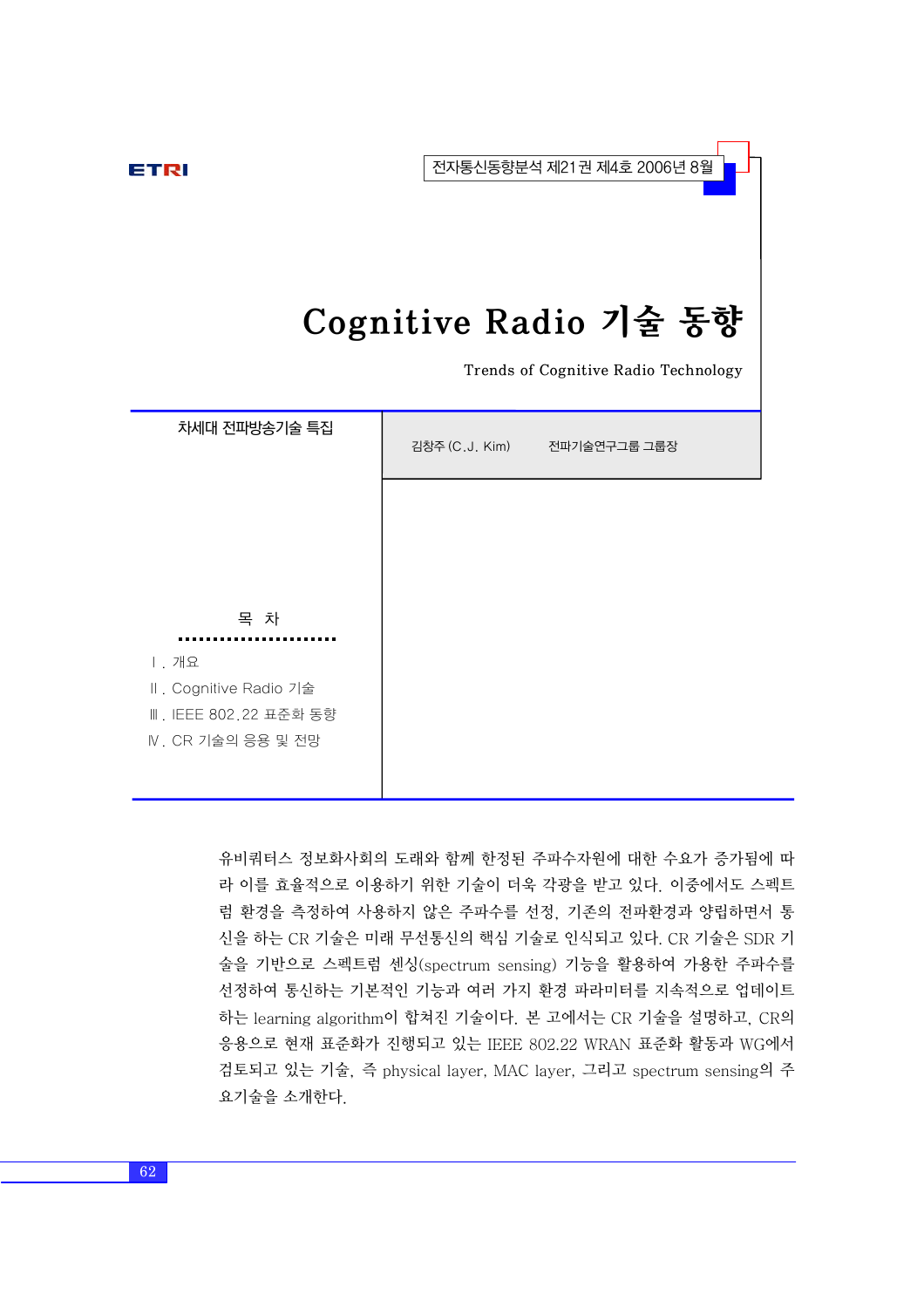주파수자원은 국가의 소중한 무형자산으로써 무 선통신의 발전과 함께 주파수자원의 가치가 더욱 커 지고 있다. 과거에는 석유, 철강, 가스 및 석탄 등이 국가의 중요한 자원이었으나 21세기의 정보화 사회 에서는 주파수자원이 그에 못지 않게 소중한 자산으 로 인식되고 있다. 우리나라의 무선통신기술은 아날 로그 세대인 1980년대까지는 매우 제한적으로 사 용되었으나 1990년대 CDMA 이동통신의 상용화 이후 비약적으로 발전하여 현재는 유비쿼터스 정보 화 사회를 눈앞에 두고 있다. 그런데 유비쿼터스 정 보화 사회에서는 주파수자원의 수요가 공급에 비하 여 매우 많기 때문에 주파수 부족현상이 심각하게 대두된다. 그러나 실제로 분배된 주파수의 이용효율 을 측정해보면 이의 이용효율이 평균적으로 30% 이하로 나타나고 있다((그림 1) 참조). 따라서 이용 되지 않고 있는 주파수자원을 효율적으로 이용할 수 있는 공유 기술을 개발하여 이를 이용한다면 주파수 자원의 부족현상을 해결하는 데 크게 기여할 것이다. 본 고에서는 이와 같이 분배된 자원 중에서 사용

효율이 낮거나 사용되지 않는 주파수 자원의 이용효 율을 획기적으로 높이기 위한 기술로서 최근 각광 을 받고 있는 CR 기술의 동향 및 응용에 대하여 기 술한다.

## Ⅱ. Cognitive Radio 기술

(그림 2)에서 보듯이 CR 기술은 SDR 기반의 무 선통신 기술을 토대로 cognition 기술을 접목하여 탄생시킨 기술이다[1],[2].

SDR 기술[3]은 광범위한 주파수 대역에 걸쳐 광 대역 신호처리를 할 수 있는 하드웨어를 토대로 소 프트웨어를 다운로드 받아서 다양한 기능을 수행하 는 기술이다. 반면에 인지기술은 주변의 정보를 지 속적으로 수집하여 스스로 학습하면서 주변 상황에 따라 대처하는 컴퓨터 기술이다. 이러한 두 기술이 접목하여 탄생하는 CR 기술은 장치가 있는 주변의 스펙트럼을 센싱하여 비어 있는 채널 정보를 활용하 여 통신을 하는 기술로서 1차 분배자(incumbent user)가 해당 주파수를 사용하는 경우에는 언제든 지 1차 이용자에게 간섭을 주지 않고 다른 주파수 대역으로 옮겨서 통신을 한다. 이러한 기능을 위하 여 CR 장치는 특정 주파수를 사용하는 동안에도 주 기적으로 quiet period를 두어 해당 주파수의 incumbent user가 사용되는지에 대하여 측정을 하여



<자료>: FCC, Spectrum Policy Task Force, Technology Advisory Council(TAC) Briefing(December 2002). (그림 1) 미국에서의 스펙트럼 이용현황 측정 자료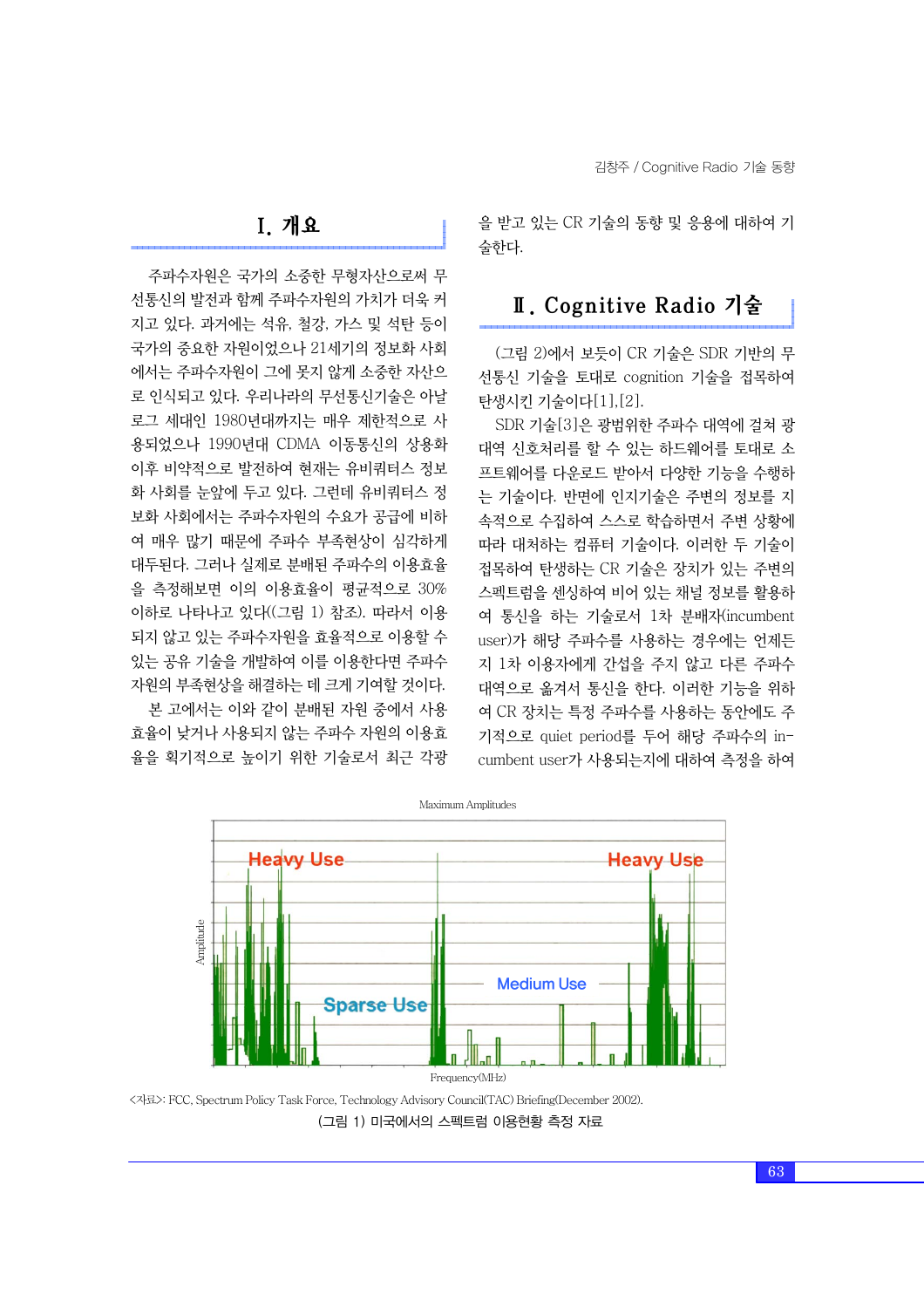야 한다. Incumbent user가 감지되면 주어진 시간 이내에 다른 채널로 이동하여 사용하든지 아니면 사 용을 중지하여야 한다.

(그림 3)은 CR 장치가 스펙트럼을 측정하여 사용 가능한 주파수 목록을 토대로 통신하는 과정을 그리 고 있다. 초기에 이 장치는 F2 주파수를 사용하다가 F2의 incumbent user가 이 주파수를 사용하는 경 우, 이를 스펙트럼 센싱을 통하여 감지하고 F4 주파 수로 이동하여 통신을 수행한다. 이 경우 주파수 대 역폭이 F2보다 넓으므로 넓은 주파수 대역폭에 적 합한 전송방식을 결정하여 통신을 한다. 시간이 지 나면서 주파수 대역폭이 더욱 넓어지면 CR 장치는 광대역 전송기술을 사용하여 전송용량을 더욱 키우 게 된다.

이와 같이 CR 장치는 비어 있는 대역폭에 따라서 적응적으로 통신하고, 또한 출력이나 전송방식 등을



(그림 3) CR 장치의 Dynamic Spectrum Access 방법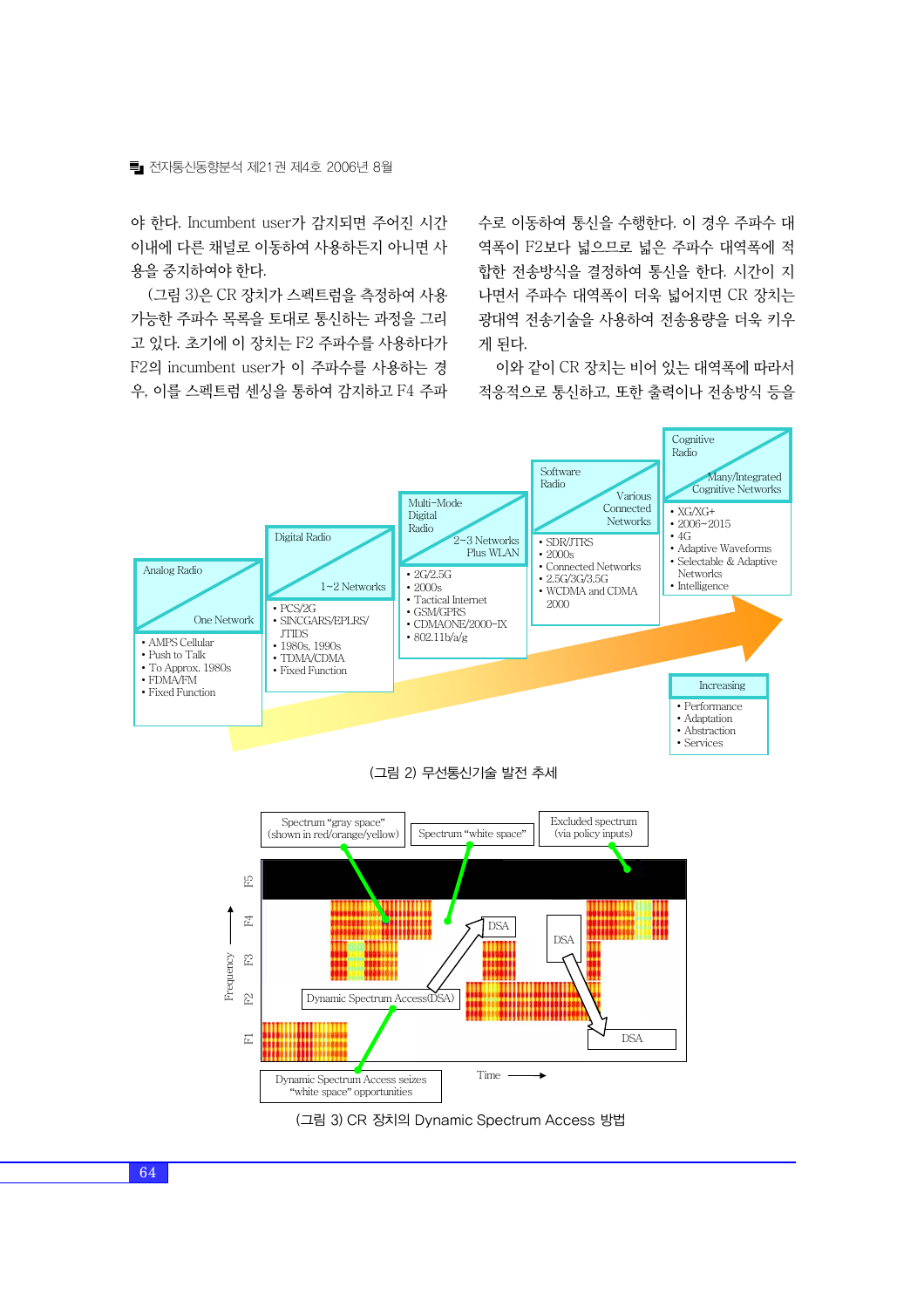주변의 환경 정보를 이용하여 스스로 제어한다.

(그림 4)는 cognitive 장치가 동작하기 위한 사이 클을 나타낸다. CR 장치는 주기적으로 외부 환경을 관측(observe)한다. 여기에서 얻은 정보를 분석하 여 통신의 긴급성을 판단한다. 예를 들어 휴대폰 이 용자가 건물 안으로 들어가서 현재 통신하는 신호가 갑자기 약해지는 경우 현재의 상태를 저장하든지? 아니면 가용한 채널(예를 들면 WLAN)로 핸드오프 하여 통신하는 방법을 강구하여야 한다. 이러한 일 을 하는 단계가 orient stage이다. 시간적으로 긴급 하지 않은 정상적인 경우에는 계획(plan) 단계를 거 쳐 자원을 할당하고(decide) 통신을 행한다(act). 이 러한 사이클을 토대로 측정된 새로운 정보와 기존에 가지고 있는 정보를 활용, learning algorithm을 통 하여 후보 주파수 등의 여러 파라미터를 업데이트 한다. 따라서 CR 분야에서는 전파사용의 법적인 규 정, 간섭 레벨 및 지속 시간, 스펙트럼 센싱 및 incumbent user 검출, rendezvous algorithm, 최적 사용 주파수 선정, 전력 제어, 그리고 이러한 태스크 를 위한 MAC 프로토콜 등이 주요 연구분야이다.

(그림 4)에서 언급한 learning algorithm은 실제 로 (그림 5)의 REM 개념을 도입하여 이의 파라미터 를 업데이트 한다. Radio resources를 정의하고, 이 를 GA이나 neural network 등의 알고리듬을 사용



이용이 독점적 이용(exclusive rights) 모델에서 (그 림 6)과 같이 주파수 대역에 따라 UWB와 같이 낮 은 전력밀도로 기존 서비스에 간섭을 주지 않고 스 펙트럼을 공유하는 easement user, 그리고 1차 면 허권자가 사용하지 않는 주파수자원을 사용하는 secondary user, 그리고 면허를 받은 면허권자 등

하여 주기적으로 업데이트 한다. REM은 시스템 구 성에 따라 local REM과 global REM으로 구분된다.



Normal Normal (그림 5) Radio Environment Map



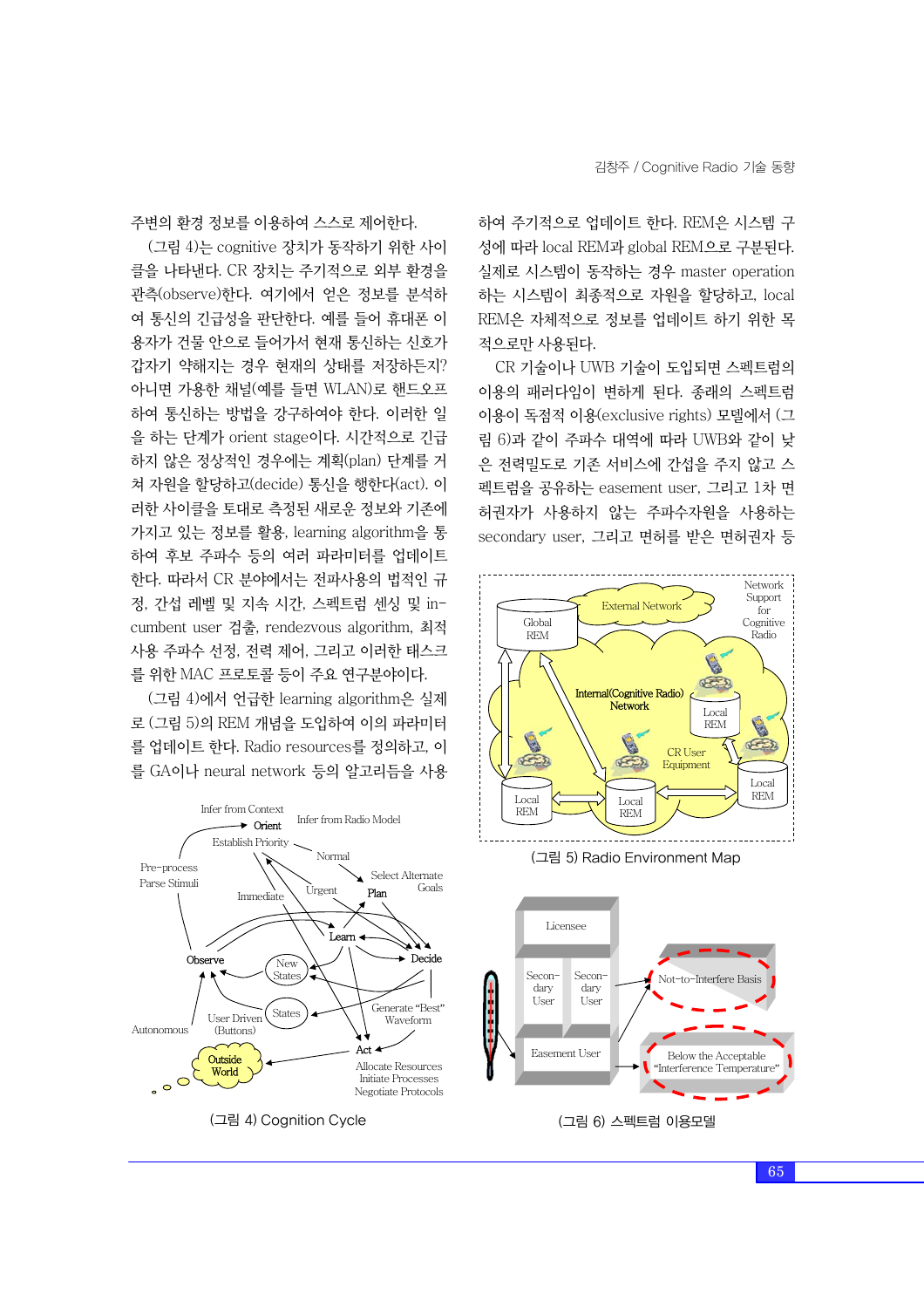이 주파수자원을 공유할 수 있다. 단 2차 이용자는 1차 면허권자에게 간섭을 주지 말아야 한다[4],[5].

### Ⅲ. IEEE 802.22 표준화 동향

IEEE 802.22 WG은 미국, 캐나다, 브라질 등과 같이 광활한 시골지역에서 무선 인터넷 접속이 가능 하게 하기 위하여 VHF/UHF 대역의 TV 대역 중 사 용되지 않는 채널을 활용하여 ADSL이나 케이블 모 뎀과 동급의 서비스를 제공할 수 있는 표준을 제정 할 목적으로 2004년 11월에 결성되었다. 이는 FCC 에서 발행한 "Unlicensed operation in the TV broadcast bands(FCC 04-186)"[6]를토대로 2005 년 1월부터 2005년 9월까지 functional requirements 문서가 작성되었다[7]. 이 FRD에 따르면 서 비스 커버리지는 33km이고, CPE의 최대 전력은 4 와트, 그리고 서비스 availability F(50, 99.9)를 만 족하도록 제안서를 작성하도록 되어 있다. (그림 7) 은 WRAN 서비스의 가입자 분포 및 서비스 커버리 지에 대한 가상 시나리오이다.

(그림 8)은 WRAN 무선 접속 모델을 나타내는 데 기본적으로 BS와 CPE의 무선접속은 P-MP이 고, 이를 위한 물리계층 및 MAC 계층의 프로토콜을 규정하고 있다.

서비스 커버리지의 가장자리에 있는 가입자에게 최소 하향링크 1.5Mbit/s, 상향링크 384kbit/s의 전 송속도를 보장하여야 한다. 한편 WRAN 장치는 기 존에 TV 대역 이용자(TV 방송 및 wireless microphone)에 간섭을 주지 않고 채널을 사용하여야 한다. 따라서 PHY 및 MAC 프로토콜에는 반드시 기존 이용자가 채널을 사용하고 있는지를 주기적으 로 센싱할 수 있는 기술이 담겨 있어야 한다. 실제로 대부분의 제안서에는 quiet period를 두어서 사용하 고 있는 채널은 물론 사용하지 않는 채널을 지속적 으로 센싱할 수 있도록 표준을 제안하고 있다. BS는 물론 모든 CPE는 자신의 센싱 리시버를 이용하여 모든 채널을 주기적으로 센싱하여 BS에 보고하고, BS는 여러 CPE에서 보내온 정보를 토대로 사용채



(그림 7) WRAN 서비스의 가입자 분포 및 서비스 커버리지에 대한 가상 시나리오



CPE: Customer Premise Equipment UNI: User Network Interface CNI: Core Network Interface RF: Repeater Function(optional)



널을 결정한다. <표 1>은 기존 이용자와 WRAN 이 용자가 상호 양립하기 위한 파라미터를 나타낸다. 2005년 11월에 proposal을 접수한 결과 총 9개의 제안서가 접수되었고, 대부분의 제안서가 OFDMA 기술을 기반으로 한 무선접속 기술에 스펙트럼 센싱 기술을 추가하였으며, 이를 위한 MAC 프로토콜을 제안하였다.

2006년 1월 회의에서 ETRI-삼성-필립스 등이 통합하여 메이저 그룹으로 자리잡으면서 표준화를 주도하게 되었고, 이의 영향으로 2006년 3월 회의 에서는 RUNCOM-ST Micro 등의 모든 프로포절 제안그룹이 메이저그룹에 통합하는 데 합의하였다. <표 2>는 현재까지 검토되고 있는 PHY layer의 주 요 파라미터를 나타낸다.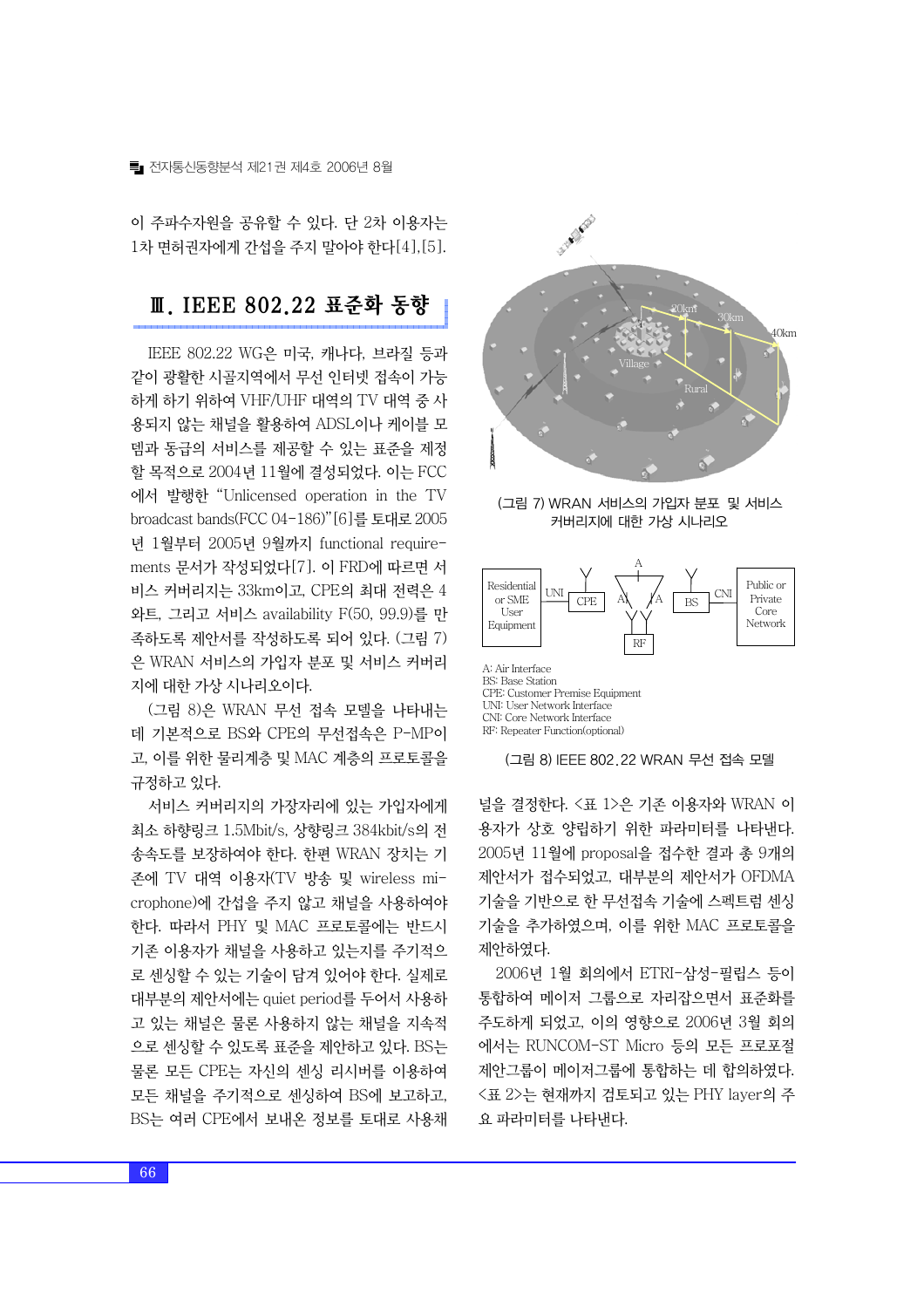| <b>DFS</b> Parameter                                                      | Value for Part 74 Devices                                                                                        | Value for TV Broadcasting                                                                                        |
|---------------------------------------------------------------------------|------------------------------------------------------------------------------------------------------------------|------------------------------------------------------------------------------------------------------------------|
| Channel Availability Check Time                                           | 30s(recommended)                                                                                                 | 30s(recommended)                                                                                                 |
| Non-Occupancy Period(minimum)                                             | 10min.(recommended)                                                                                              | 10min.(recommended)                                                                                              |
| Channel Detection Time                                                    | $\langle 2 \rangle$ sec to $\rangle$ =90% Probability of Detection<br>with a False Alarm Rate of $\langle =10\%$ | $\langle 2 \rangle$ sec to $\rangle$ =90% Probability of Detection<br>with a False Alarm Rate of $\langle =10\%$ |
| Channel Setup Time                                                        | 2s                                                                                                               | 2s                                                                                                               |
| Channel Opening Transmission<br>Time (aggregate transmission time)        | 100ms                                                                                                            | 100ms                                                                                                            |
| Channel Move Time<br>(inservice monitoring)                               | 2s                                                                                                               | 2s                                                                                                               |
| <b>Channel Closing Transmission</b><br>Time (aggregate transmission time) | 100 <sub>ms</sub>                                                                                                | 100ms                                                                                                            |
| Incumbent Detection Threshold                                             | $-107$ d $Bm(200$ k $Hz$ $BW)$                                                                                   | $-116$ dBm(6MHz BW) for DTV                                                                                      |

#### <표 1> Incumbent User에 대한 센싱 및 채널 이용 기준

#### <표 2> 제안된 통합 Proposal의 주요 파라미터

| Parameters          | Specification                                    | Remark                                                                                                                                         |
|---------------------|--------------------------------------------------|------------------------------------------------------------------------------------------------------------------------------------------------|
| Frequency Range     | $54 \sim 862$ MHz                                |                                                                                                                                                |
| Service Coverage    | Typical range 33km                               |                                                                                                                                                |
| <b>Bandwidth</b>    | • Mandatory: 6, 7, $8MHz$                        | Optional fractional use of TV channel and channel bonding up to<br>3 contiguous TV channels. Channel aggregation of discontiguous<br>channels. |
| Spectral Efficiency | • Maximum: $4.03b/s/Hz$<br>• Maximum: 0.81b/s/Hz | Single TV channel BW of 6MHz                                                                                                                   |
| Modulation          | QPSK, 16QAM, 64QAM                               |                                                                                                                                                |
| Transmit Power      | Default 4W EIRP                                  |                                                                                                                                                |
| Multiple Access     | Adaptive OFDMA                                   | Partial bandwidth allocation                                                                                                                   |
| FFT Mode            | 2k mandatory                                     | 1k/4k optional, 2k/4k/6k for channel bonding                                                                                                   |
| Cyclic Prefix Mode  | $1/4$ , $1/8$ , $1/16$ , $1/32$                  |                                                                                                                                                |
| Duplex              | TDD mandatory                                    | FDD supported                                                                                                                                  |
| Network             | Point-to-Multipoint network                      |                                                                                                                                                |

OFDMA access를 기반으로 하고, TV channel 단위로 사용하되 필요 시에는 fractional bandwidth 를 이용하도록 되어 있다. 또한 듀플렉스 방식으로 는 TDD를 mandatory로 하되 가용 채널의 상황에 따라 FDD도 오퍼레이터가 선택할 수 있도록 하고 있다. 그리고 channel condition에 따라 적용적으로 변조방식을 선택하고, FFT 모드는 2K 모드를 기본 으로 하고, 나머지는 옵션으로 검토되고 있다.

(그림 9)는 제안된 통합 proposal의 MAC frame structure를 나타낸다. IEEE 802.16e를 기본으로 하되 CR 고유의 스펙트럼 센싱 관련 프로토콜을 추 가하였다.

그리고 CR 장비는 주기적으로 incumbent user 가 채널을 사용하는지를 체크하여야 하기 때문에 프 레임 내에 quiet period를 두고 있다.

(그림 10)은 제안된 통합 proposal의 sensing structure이다. Sensing은 2단계로 이루어지는데 coarse search mode에서 energy detection을 통 하여 조기에 incumbent user를 찾아낸다. 그리고 coarse search mode에서 검출하지 못한 incum-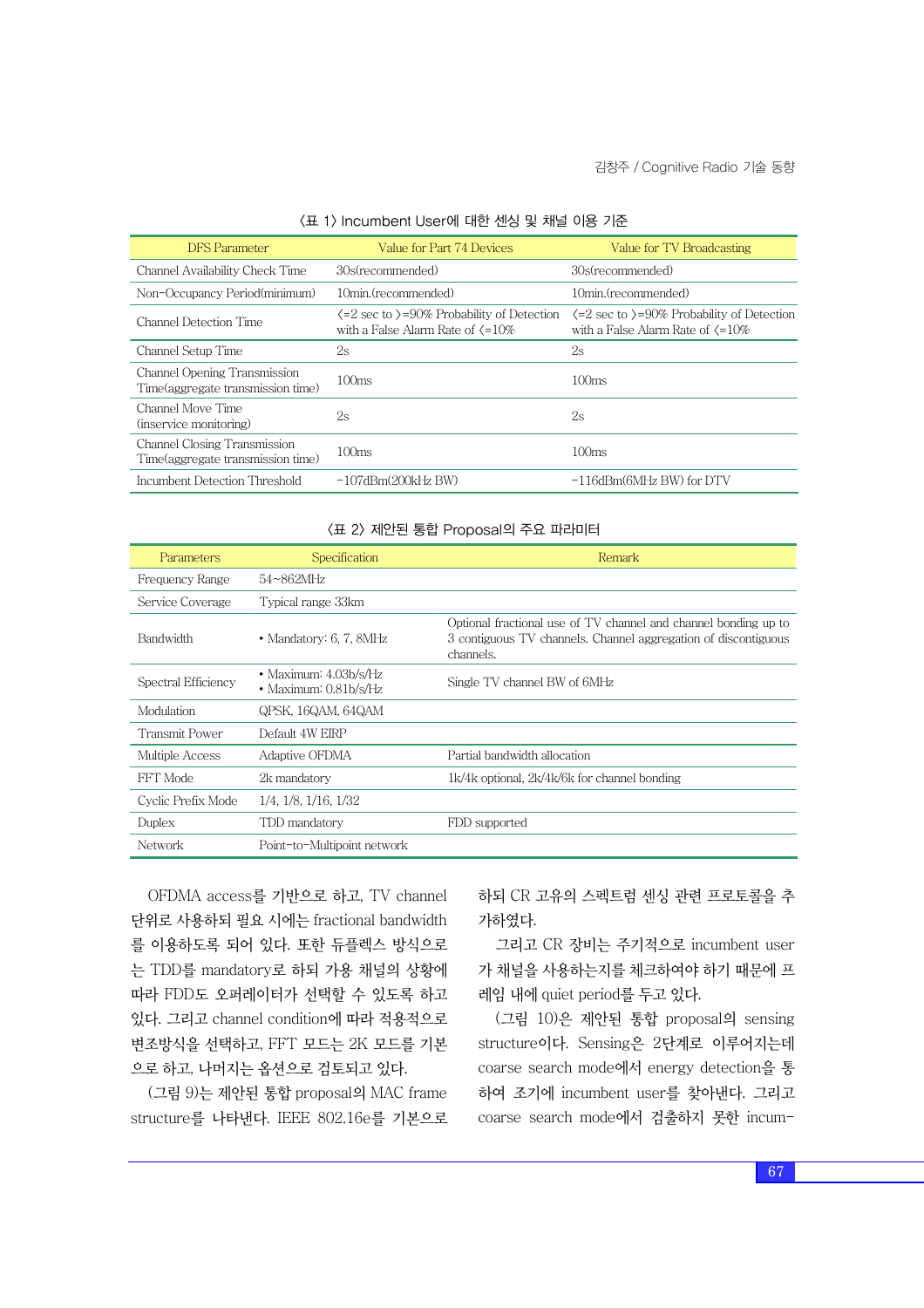#### 전자통신동향분석 제21권 제4호 2006년 8월



(그림 9) 제안된 통합 Proposal의 MAC Frame Structure



(그림 10) 제안된 통합 Proposal의 Sensing Structure

bent user는 fine search mode에서 검출한다. 이러 한 과정에서 어떤 신호인지를 알고자 하는 경우에는 feature detection을 수행한다.

#### - ● 용 어 해 설 ●

Cognitive Radio: 스펙트럼 환경을 측정하여 사용하 지 않은 주파수 목록을 작성하고, 이를 토대로 기존의 전파환경과 양립하면서 통신을 할 수 있는 최적의 주 파수를 선정하여 통신하는 방식이다. 단 이 경우 기존 의 이용자(primary user)가 사용하면 이를 규정된 시 간 내에 검출하여 다른 주파수 대역으로 이동하여 통 신을 하여야 한다.

UWB(Ultra Wide-Band): UWB 통신은 낮은 전력밀도 (-41dBm/MHz)로 넓은 주파수 대역(500MHz 또는 반송파의 20% 이상의 대역폭 사용)에 걸쳐서 통신을 하는 방식으로 사무실이나 가정 등 매우 좁은 범위 내에서 통신을 하는 방식으로 통상 WPAN(Wireless Personal Area Network) 기술 중의 하나이다. 이 방식 은 좁은 범위 내에서 낮은 출력으로 신호를 전송하기 때문에 기존의 이용자와 양립할 수 있다.

스펙트럼 센싱은 CR 장비가 기존의 허가 받은 incumbent user와 공존하기 위한 필수 요소이기 때 문에 매우 중요한 분야이다.